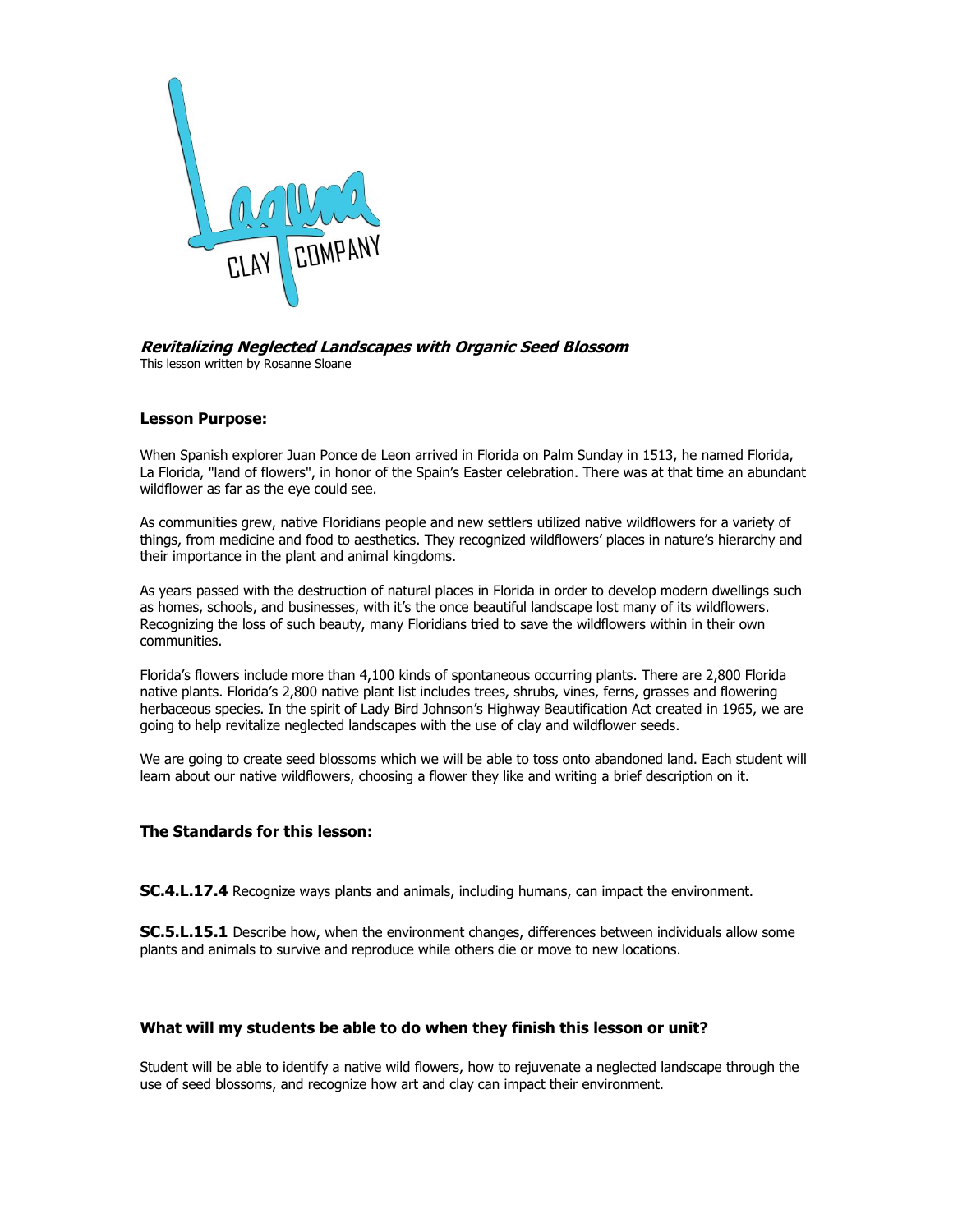#### **What assessment tools will I use?**

I will use the Wild Flower Crossword Puzzle, the Wild Flower Word Search, the Wild Flower Identifier Sheet, and seed blossoms to access the students understanding of wild flowers and the impact of clay can have on their environment.

#### **Who will assess student performance and how will this be done?**

I will assess student's performance based on written information gathered on a Wild Flower of their choice and the clay seed blossoms they create.

#### **How will I report the assessment results?**

I will grade each student under the following point system:

Written Report Fully answers all questions using complete sentences \_\_\_\_\_\_\_\_\_/2pts Content of report is accurate and complete \_\_\_\_\_\_\_/4pts Mechanics: uses correct punctuation, spelling, etc. \_\_\_\_\_\_\_/2pts Correctly cites at least two resources\_\_\_\_\_\_\_/2pts Seed Blossom is complete and stays held together /8pts Oral Presentation Student discusses 3 facts about the wildflowers, why they are related to their area of living, and how they will help a neglected landscape\_\_\_\_\_\_\_/2pts Student uses a clear voice and eye contact when speaking\_\_\_\_\_\_\_/2pts TOTAL SCORE \_\_\_\_\_\_/20pts

### **What procedures will I follow?**

- 1. Introduce the lesson by selecting a wild flower and identifying why it is native for this area.
- 2. Discuss the factors that the students feel we have contributed to create a neglected landscape.
- 3. Have students research the Florida Wild Flowers.
- 4. Have students fill out a Wild Flower Identifier sheet.
- 5. Provide ingredients to make a seed blossom.
- 6. Demonstrate how to make a seed blossom.
- 7. Have students follow the seed blossom mixing instructions.
- 8. Provide tools for creating unique seed blossom shapes.
- 9. Cover with plastic to dry.
- 10. Handout dried project for presentation and take home to be tosses in a neglected landscape.

#### **What activities will my students complete?**

Each student will chose a Wildflower which they identify with from the list provided in the Wild Flower Recognition sheet. Each student will research about the Florida Wild Flowers they have chosen answering the questions provided in the Wild Flower Identifier sheet. Each student will be provided with ingredients to create seed blossoms.

#### **How will you summarize the lesson?**

I will recap a few of the Florida Wild Flowers, how a landscape can become neglected and how organic clay seed blossoms organically help beautify the area.

#### **What instructional materials will I use for this lesson?**

• A variety of media for research: books about Florida Wild Flowers, Internet websites (a list of links compiled onto a Word document or web page), science magazines, etc.

- Bucket
- Mixing stick/paddle
- Wild Flowers
- Garden compost